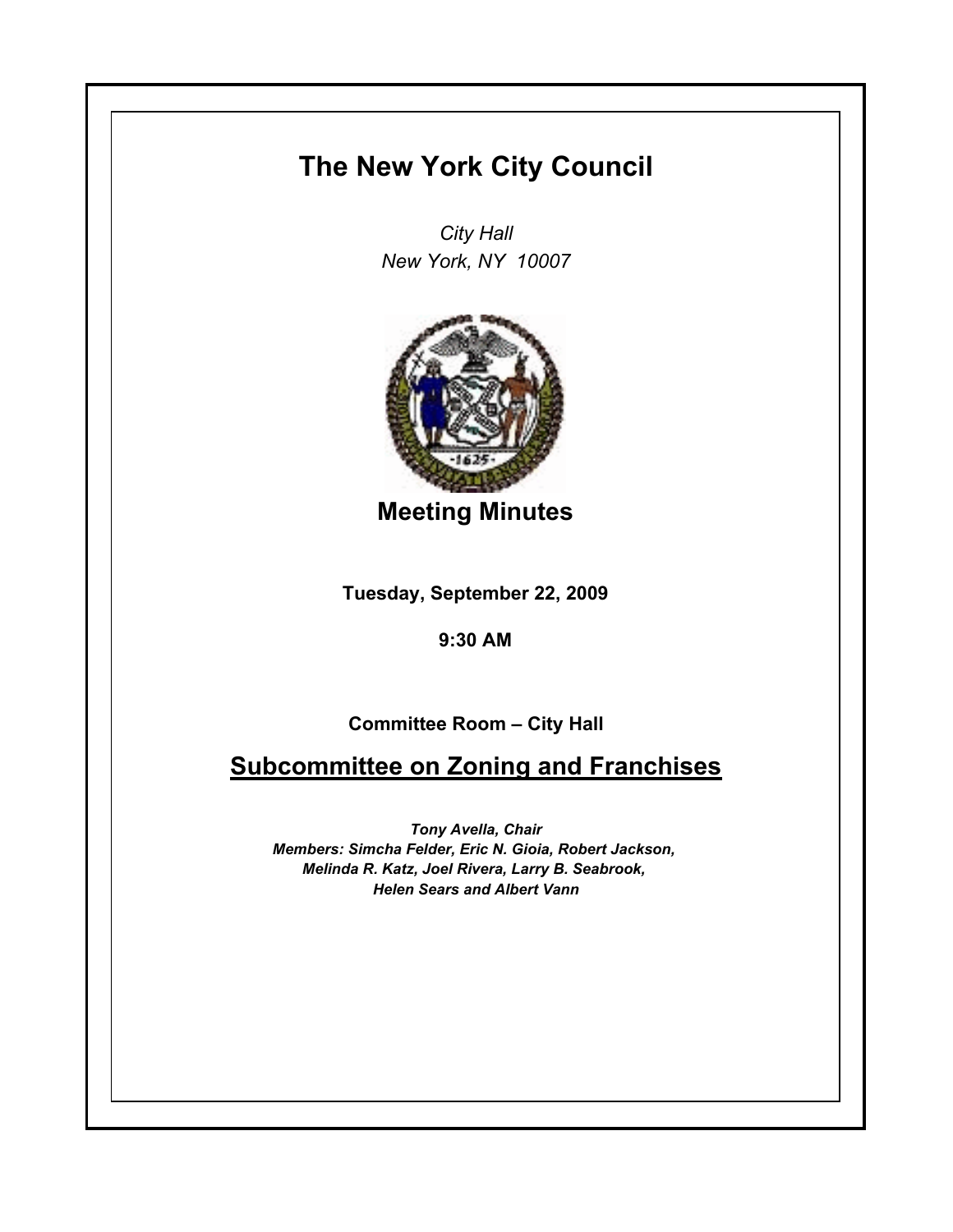| LU 1213-2009 | Application no. C 060551 ZMQ, submitted by Briarwood<br>Organization LLC, pursuant to Sections 197-c and 201 of the New<br>York City Charter, for an amendment of the Zoning Map, Section<br>No. 11a., by establishing within an existing R4 District a C2-2<br>District                                                                                                                                                                                                                                                                                                               |                                                                                                                                                                                                                                                                                                                                                                                 |  |
|--------------|----------------------------------------------------------------------------------------------------------------------------------------------------------------------------------------------------------------------------------------------------------------------------------------------------------------------------------------------------------------------------------------------------------------------------------------------------------------------------------------------------------------------------------------------------------------------------------------|---------------------------------------------------------------------------------------------------------------------------------------------------------------------------------------------------------------------------------------------------------------------------------------------------------------------------------------------------------------------------------|--|
|              | Attachments:                                                                                                                                                                                                                                                                                                                                                                                                                                                                                                                                                                           | Land Use Calendar - Week of September 21 - September 25, 2009, Land<br>Use Calendar - Week of October 5 - October 9, 2009, Hearing Transcript -<br>Zoning 9/22/09, Hearing Transcript - Zoning 9/24/09, Reconvening of the<br>Recessed Subcommittee Meeting, Hearing Transcript - Zoning 10/6/09,<br>Hearing Transcript - Zoning 10/8/09, Hearing Transcript - Land Use 10/8/09 |  |
|              | This Land Use Application was Hearing Held by Committee                                                                                                                                                                                                                                                                                                                                                                                                                                                                                                                                |                                                                                                                                                                                                                                                                                                                                                                                 |  |
|              | <b>Attachments:</b>                                                                                                                                                                                                                                                                                                                                                                                                                                                                                                                                                                    | Land Use Calendar - Week of September 21 - September 25, 2009, Land<br>Use Calendar - Week of October 5 - October 9, 2009, Hearing Transcript -<br>Zoning 9/22/09, Hearing Transcript - Zoning 9/24/09, Reconvening of the<br>Recessed Subcommittee Meeting, Hearing Transcript - Zoning 10/6/09,<br>Hearing Transcript - Zoning 10/8/09, Hearing Transcript - Land Use 10/8/09 |  |
|              |                                                                                                                                                                                                                                                                                                                                                                                                                                                                                                                                                                                        | This Land Use Application was Recessed                                                                                                                                                                                                                                                                                                                                          |  |
| LU 1209-2009 | Application no. 20095528 TCX, pursuant to §20-226 of the<br>Administrative Code of the City of New York, concerning the<br>petition of Jasper's Pizza & More, LLC d/b/a Jasper's Italian<br>Cuisine, to establish, maintain and operate an unenclosed sidewalk<br>café at 3535 Riverdale Avenue, Borough of the Bronx, Council<br>District no. 11. This application is subject to review and action by<br>the Land Use Committee only if called-up by vote of the Council<br>pursuant to Rule 11.20b of the Council and §20-226(g) of the New<br><b>York City Administrative Code.</b> |                                                                                                                                                                                                                                                                                                                                                                                 |  |
|              | Attachments:                                                                                                                                                                                                                                                                                                                                                                                                                                                                                                                                                                           | Land Use Calendar - Week of September 21 - September 25, 2009, Hearing<br>Transcript - Zoning 9/22/09, Hearing Transcript - Zoning 9/24/09, Hearing<br>Transcript - Land Use 9/24/09                                                                                                                                                                                            |  |
|              | This Land Use Application was Hearing Held by Committee                                                                                                                                                                                                                                                                                                                                                                                                                                                                                                                                |                                                                                                                                                                                                                                                                                                                                                                                 |  |
|              | Attachments:                                                                                                                                                                                                                                                                                                                                                                                                                                                                                                                                                                           | Land Use Calendar - Week of September 21 - September 25, 2009, Hearing<br>Transcript - Zoning 9/22/09, Hearing Transcript - Zoning 9/24/09, Hearing<br>Transcript - Land Use 9/24/09                                                                                                                                                                                            |  |
|              |                                                                                                                                                                                                                                                                                                                                                                                                                                                                                                                                                                                        | This Land Use Application was Recessed                                                                                                                                                                                                                                                                                                                                          |  |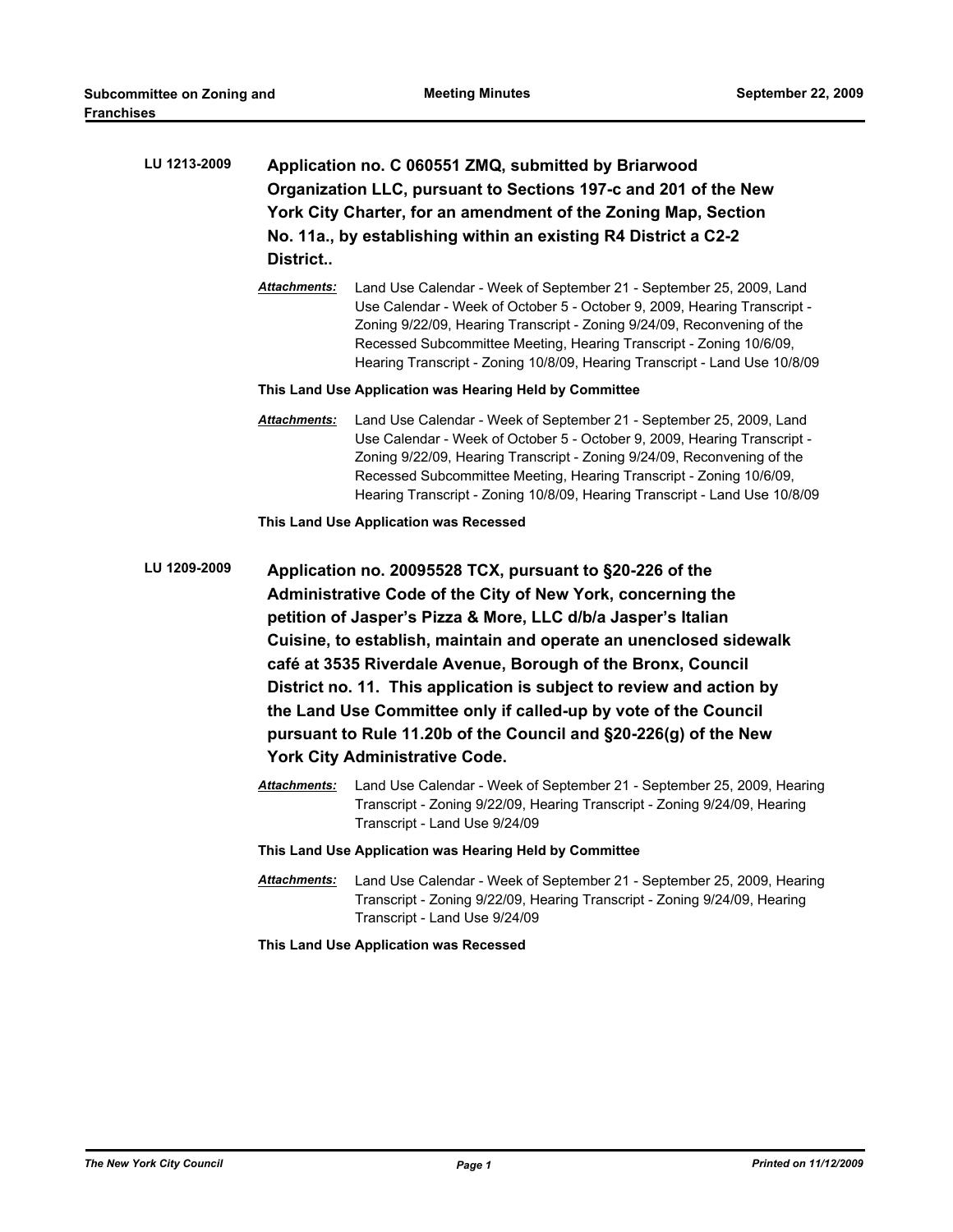| LU 1210-2009 | Application no. C 090441 ZMK, submitted by Atara Vanderbilt, LLC,<br>pursuant to Sections 197-c and 201 of the New York City Charter,<br>for an amendment of the Zoning Map, Section No. 16c.                                                                                                                                                                                                                                                                                                                                                                                                                                                                                                                                                                                     |                                                                                                                                                                                                                                                                                                                                                                                                                  |  |
|--------------|-----------------------------------------------------------------------------------------------------------------------------------------------------------------------------------------------------------------------------------------------------------------------------------------------------------------------------------------------------------------------------------------------------------------------------------------------------------------------------------------------------------------------------------------------------------------------------------------------------------------------------------------------------------------------------------------------------------------------------------------------------------------------------------|------------------------------------------------------------------------------------------------------------------------------------------------------------------------------------------------------------------------------------------------------------------------------------------------------------------------------------------------------------------------------------------------------------------|--|
|              | Attachments:                                                                                                                                                                                                                                                                                                                                                                                                                                                                                                                                                                                                                                                                                                                                                                      | Land Use Calendar - Week of September 21 - September 25, 2009, Hearing<br>Transcript - Zoning 9/22/09, Hearing Transcript - Zoning 9/24/09, Hearing<br>Transcript - Land Use 9/24/09                                                                                                                                                                                                                             |  |
|              | This Land Use Application was Hearing Held by Committee                                                                                                                                                                                                                                                                                                                                                                                                                                                                                                                                                                                                                                                                                                                           |                                                                                                                                                                                                                                                                                                                                                                                                                  |  |
|              | <b>Attachments:</b>                                                                                                                                                                                                                                                                                                                                                                                                                                                                                                                                                                                                                                                                                                                                                               | Land Use Calendar - Week of September 21 - September 25, 2009, Hearing<br>Transcript - Zoning 9/22/09, Hearing Transcript - Zoning 9/24/09, Hearing<br>Transcript - Land Use 9/24/09                                                                                                                                                                                                                             |  |
|              |                                                                                                                                                                                                                                                                                                                                                                                                                                                                                                                                                                                                                                                                                                                                                                                   | This Land Use Application was Recessed                                                                                                                                                                                                                                                                                                                                                                           |  |
| LU 1211-2009 |                                                                                                                                                                                                                                                                                                                                                                                                                                                                                                                                                                                                                                                                                                                                                                                   | Application no. N 090442 ZRK, submitted by Atara Vanderbilt, LLC,<br>pursuant to Section 201 of the New York City Charter, for an<br>amendment of the Zoning Resolution of the City of New York,<br>concerning Article II, Chapter 3 (Bulk regulations for Residential<br>Buildings in Residence Districts), Section 23-90, relating to the<br>application of the Inclusionary Housing Program to R9A districts. |  |
|              | <u> Attachments:</u>                                                                                                                                                                                                                                                                                                                                                                                                                                                                                                                                                                                                                                                                                                                                                              | Land Use Calendar - Week of September 21 - September 25, 2009, Hearing<br>Transcript - Zoning 9/22/09, Hearing Transcript - Zoning 9/24/09, Hearing<br>Transcript - Land Use 9/24/09                                                                                                                                                                                                                             |  |
|              |                                                                                                                                                                                                                                                                                                                                                                                                                                                                                                                                                                                                                                                                                                                                                                                   | This Land Use Application was Hearing Held by Committee                                                                                                                                                                                                                                                                                                                                                          |  |
|              | Attachments:                                                                                                                                                                                                                                                                                                                                                                                                                                                                                                                                                                                                                                                                                                                                                                      | Land Use Calendar - Week of September 21 - September 25, 2009, Hearing<br>Transcript - Zoning 9/22/09, Hearing Transcript - Zoning 9/24/09, Hearing<br>Transcript - Land Use 9/24/09                                                                                                                                                                                                                             |  |
|              |                                                                                                                                                                                                                                                                                                                                                                                                                                                                                                                                                                                                                                                                                                                                                                                   | This Land Use Application was Recessed                                                                                                                                                                                                                                                                                                                                                                           |  |
| LU 1212-2009 | Application no. C 090443 ZSK, submitted by Atara Vanderbilt, LLC,<br>pursuant to Sections 197-c and 201 of the New York City Charter,<br>for a special permit pursuant to Section 74-743 (a) of the Zoning<br><b>Resolution to modify requirements of Section 23-145, Section</b><br>23-852 and Section 35-24 to facilitate a mixed use development on<br>property located at 470 Vanderbilt Avenue (Block 2009, Lots 1, 19,<br>20, 23, 26, 31-44). This application is subject to review and action by<br>the Land Use Committee only if called-up by vote of the Council<br>pursuant to Rule 11.20b of the Council and §20-226(g) of the New<br>York City Administrative Code.<br><b>Attachments:</b><br>Land Use Calendar - Week of September 21 - September 25, 2009, Hearing |                                                                                                                                                                                                                                                                                                                                                                                                                  |  |
|              |                                                                                                                                                                                                                                                                                                                                                                                                                                                                                                                                                                                                                                                                                                                                                                                   | Transcript - Zoning 9/22/09, Hearing Transcript - Zoning 9/24/09, Hearing<br>Transcript - Land Use 9/24/09                                                                                                                                                                                                                                                                                                       |  |

**This Land Use Application was Hearing Held by Committee**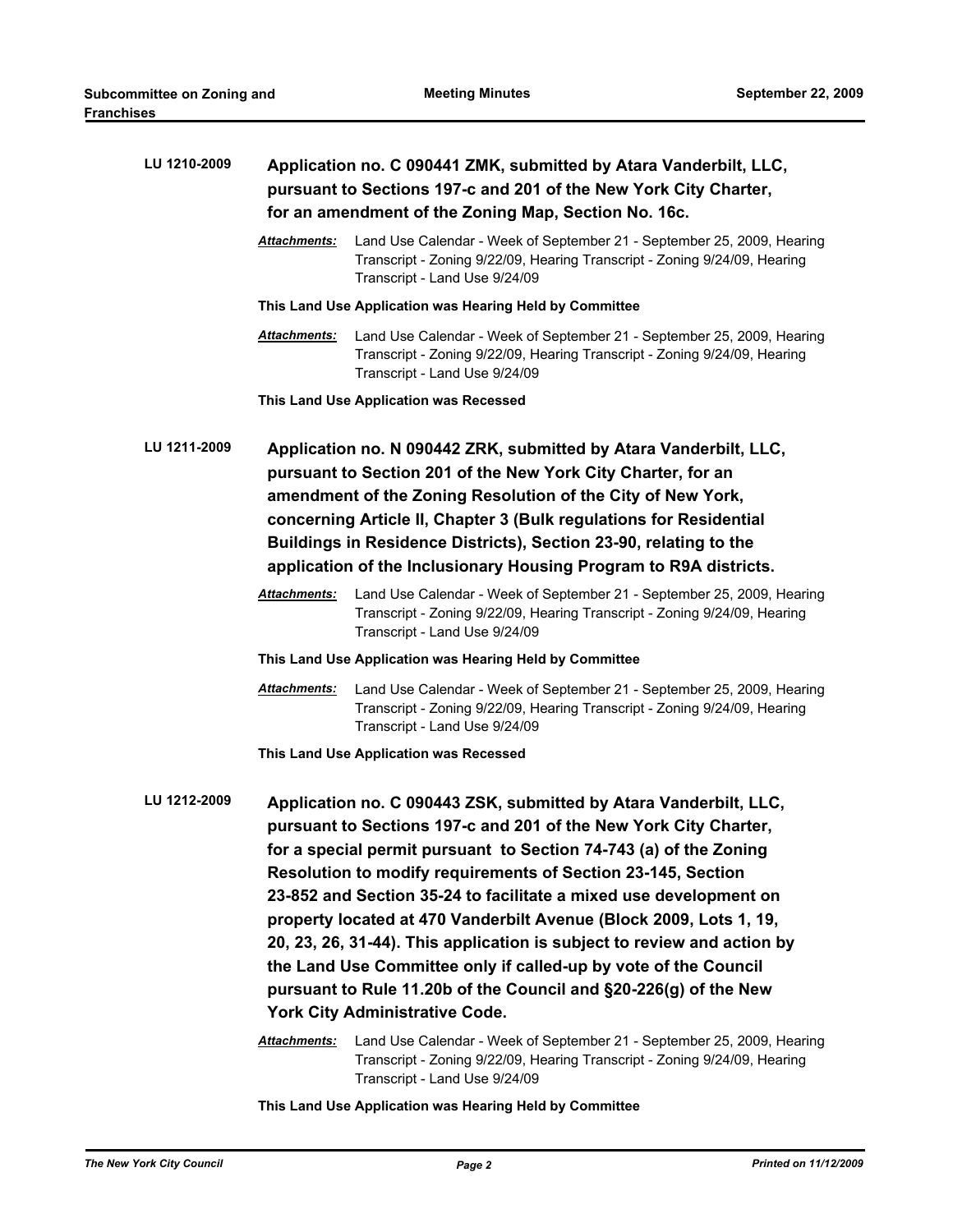|              | <b>Attachments:</b>                                                                                                                                                                                                                                                                                                                                                                                                                                                                                                                                                                                                                                                     | Land Use Calendar - Week of September 21 - September 25, 2009, Hearing<br>Transcript - Zoning 9/22/09, Hearing Transcript - Zoning 9/24/09, Hearing<br>Transcript - Land Use 9/24/09                                                                           |  |
|--------------|-------------------------------------------------------------------------------------------------------------------------------------------------------------------------------------------------------------------------------------------------------------------------------------------------------------------------------------------------------------------------------------------------------------------------------------------------------------------------------------------------------------------------------------------------------------------------------------------------------------------------------------------------------------------------|----------------------------------------------------------------------------------------------------------------------------------------------------------------------------------------------------------------------------------------------------------------|--|
|              |                                                                                                                                                                                                                                                                                                                                                                                                                                                                                                                                                                                                                                                                         | This Land Use Application was Recessed                                                                                                                                                                                                                         |  |
| LU 1214-2009 |                                                                                                                                                                                                                                                                                                                                                                                                                                                                                                                                                                                                                                                                         | Application no. N 090444 ZMK, submitted by the Department of<br><b>Housing Preservation and Development pursuant to Sections</b><br>197-c and 201 of the New York City Charter, for an amendment of<br>the Zoning Map of the City of New York, Section No 12d. |  |
|              | <u> Attachments:</u>                                                                                                                                                                                                                                                                                                                                                                                                                                                                                                                                                                                                                                                    | Land Use Calendar - Week of September 21 - September 25, 2009, Hearing<br>Transcript - Zoning 9/22/09, Hearing Transcript - Zoning 9/24/09, Hearing<br>Transcript - Land Use 9/24/09                                                                           |  |
|              | This Land Use Application was Hearing Held by Committee                                                                                                                                                                                                                                                                                                                                                                                                                                                                                                                                                                                                                 |                                                                                                                                                                                                                                                                |  |
|              | Attachments:                                                                                                                                                                                                                                                                                                                                                                                                                                                                                                                                                                                                                                                            | Land Use Calendar - Week of September 21 - September 25, 2009, Hearing<br>Transcript - Zoning 9/22/09, Hearing Transcript - Zoning 9/24/09, Hearing<br>Transcript - Land Use 9/24/09                                                                           |  |
|              |                                                                                                                                                                                                                                                                                                                                                                                                                                                                                                                                                                                                                                                                         | This Land Use Application was Recessed                                                                                                                                                                                                                         |  |
| LU 1215-2009 | Application no. C 090445 ZSK, submitted by the Department of<br><b>Housing Preservation and Development, pursuant to Sections</b><br>197-c and 201 of the New York City Charter, for a special permit<br>pursuant to Section 78-312 (d) of the Zoning Resolution to modify<br>requirements of Section 23-632 to facilitate construction of a mixed<br>use development on property located at 136-50 Flushing<br>Avenue(Block 2033, Lot 1). This application is subject to review and<br>action by the Land Use Committee only if called-up by vote of the<br>Council pursuant to Rule 11.20b of the Council and §20-226(g) of<br>the New York City Administrative Code. |                                                                                                                                                                                                                                                                |  |
|              | Attachments:                                                                                                                                                                                                                                                                                                                                                                                                                                                                                                                                                                                                                                                            | Land Use Calendar - Week of September 21 - September 25, 2009, Hearing<br>Transcript - Zoning 9/22/09, Hearing Transcript - Zoning 9/24/09, Hearing<br>Transcript - Land Use 9/24/09                                                                           |  |
|              | This Land Use Application was Hearing Held by Committee                                                                                                                                                                                                                                                                                                                                                                                                                                                                                                                                                                                                                 |                                                                                                                                                                                                                                                                |  |
|              | Attachments:                                                                                                                                                                                                                                                                                                                                                                                                                                                                                                                                                                                                                                                            | Land Use Calendar - Week of September 21 - September 25, 2009, Hearing<br>Transcript - Zoning 9/22/09, Hearing Transcript - Zoning 9/24/09, Hearing<br>Transcript - Land Use 9/24/09                                                                           |  |
|              |                                                                                                                                                                                                                                                                                                                                                                                                                                                                                                                                                                                                                                                                         | This Land Use Application was Recessed                                                                                                                                                                                                                         |  |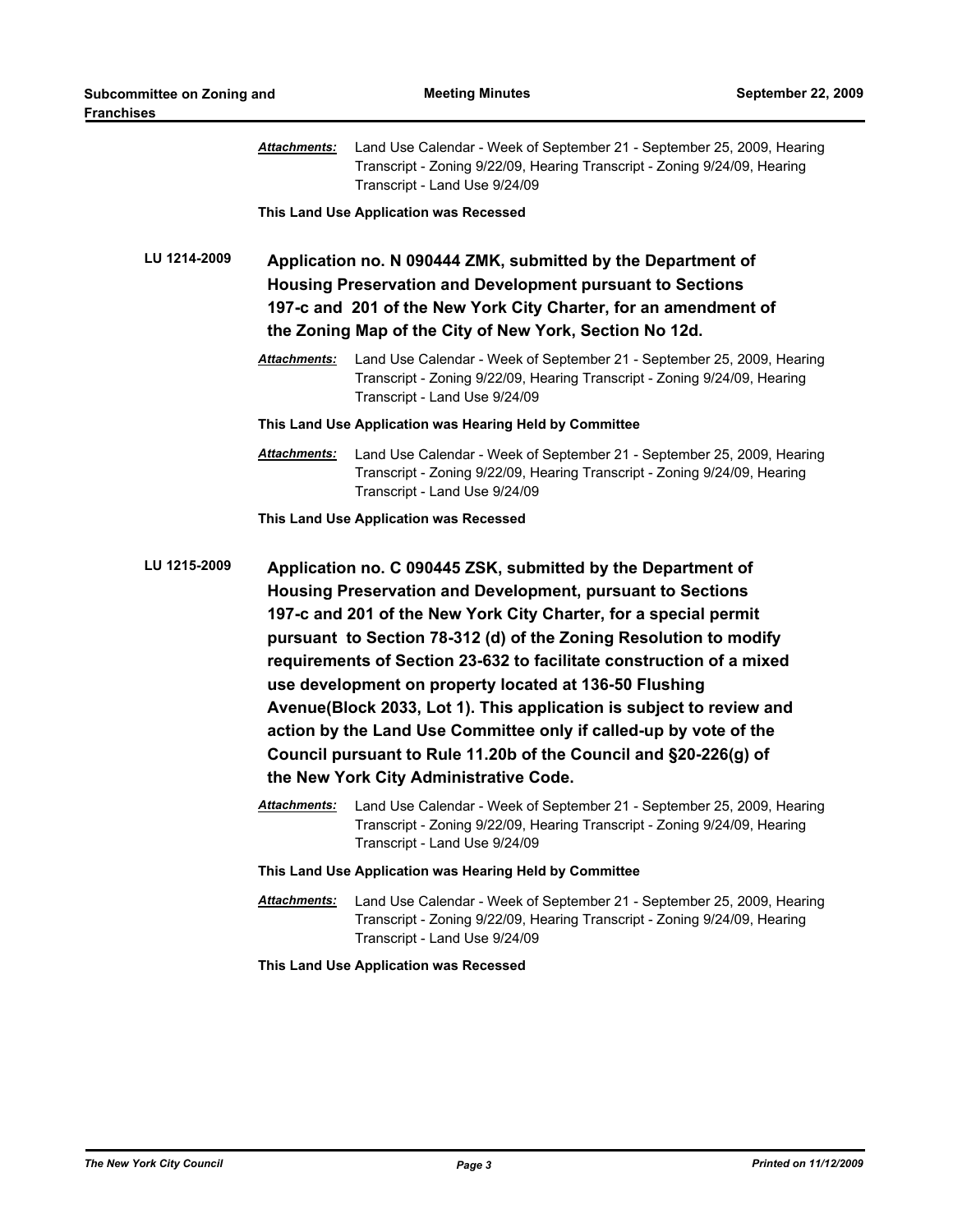| LU 1216-2009 | Uniform Land Use Review Procedure application no. N 090446<br>HAK, submitted by the Department of Housing Preservation and<br>Development, an Urban Development Action Area Designation and<br>Project, located at 136-50 Flushing Ave, Borough of Brooklyn,<br>Council District no. 35. This matter is subject to council Review<br>and action pursuant to § 197-c and § 197-d of the New York City<br>Charter and Article 16 of the General Municipal Law. |                                                                                                                                                                                                                                                                                           |  |
|--------------|--------------------------------------------------------------------------------------------------------------------------------------------------------------------------------------------------------------------------------------------------------------------------------------------------------------------------------------------------------------------------------------------------------------------------------------------------------------|-------------------------------------------------------------------------------------------------------------------------------------------------------------------------------------------------------------------------------------------------------------------------------------------|--|
|              | <b>Attachments:</b>                                                                                                                                                                                                                                                                                                                                                                                                                                          | Land Use Calendar - Week of September 21 - September 25, 2009, Hearing<br>Transcript - Zoning 9/22/09, Hearing Transcript - Zoning 9/24/09, Hearing<br>Transcript - Land Use 9/24/09                                                                                                      |  |
|              | This Land Use Application was Hearing Held by Committee                                                                                                                                                                                                                                                                                                                                                                                                      |                                                                                                                                                                                                                                                                                           |  |
|              | <u>Attachments:</u>                                                                                                                                                                                                                                                                                                                                                                                                                                          | Land Use Calendar - Week of September 21 - September 25, 2009, Hearing<br>Transcript - Zoning 9/22/09, Hearing Transcript - Zoning 9/24/09, Hearing<br>Transcript - Land Use 9/24/09                                                                                                      |  |
|              |                                                                                                                                                                                                                                                                                                                                                                                                                                                              | This Land Use Application was Recessed                                                                                                                                                                                                                                                    |  |
| LU 1190-2009 | Application no. C 090386 ZRK, submitted by the Department of City<br>Planning, pursuant to Section 201 of the New York City Charter, for<br>an amendment of the Zoning Resolution of the City of New York,<br>relating to Article II, Chapter 3 (Bulk regulations for Residential<br>Buildings in Residence Districts), Section 23-90, relating to the<br>extension of the Inclusionary Housing Program to proposed R7A<br>districts.                        |                                                                                                                                                                                                                                                                                           |  |
|              | <b>Attachments:</b>                                                                                                                                                                                                                                                                                                                                                                                                                                          | Land Use Calendar - Week of September 7 - September 11, 2009, Land<br>Use Calendar - Week of September 21 - September 25, 2009, Hearing<br>Transcript - Zoning 9/9/09, Hearing Transcript - Zoning 9/22/09, Hearing<br>Transcript - Zoning 9/24/09, Hearing Transcript - Land Use 9/24/09 |  |
|              | This Land Use Application was Hearing Held by Committee                                                                                                                                                                                                                                                                                                                                                                                                      |                                                                                                                                                                                                                                                                                           |  |
|              | <b>Attachments:</b>                                                                                                                                                                                                                                                                                                                                                                                                                                          | Land Use Calendar - Week of September 7 - September 11, 2009, Land<br>Use Calendar - Week of September 21 - September 25, 2009, Hearing<br>Transcript - Zoning 9/9/09, Hearing Transcript - Zoning 9/22/09, Hearing<br>Transcript - Zoning 9/24/09, Hearing Transcript - Land Use 9/24/09 |  |
|              |                                                                                                                                                                                                                                                                                                                                                                                                                                                              | This Land Use Application was Recessed                                                                                                                                                                                                                                                    |  |